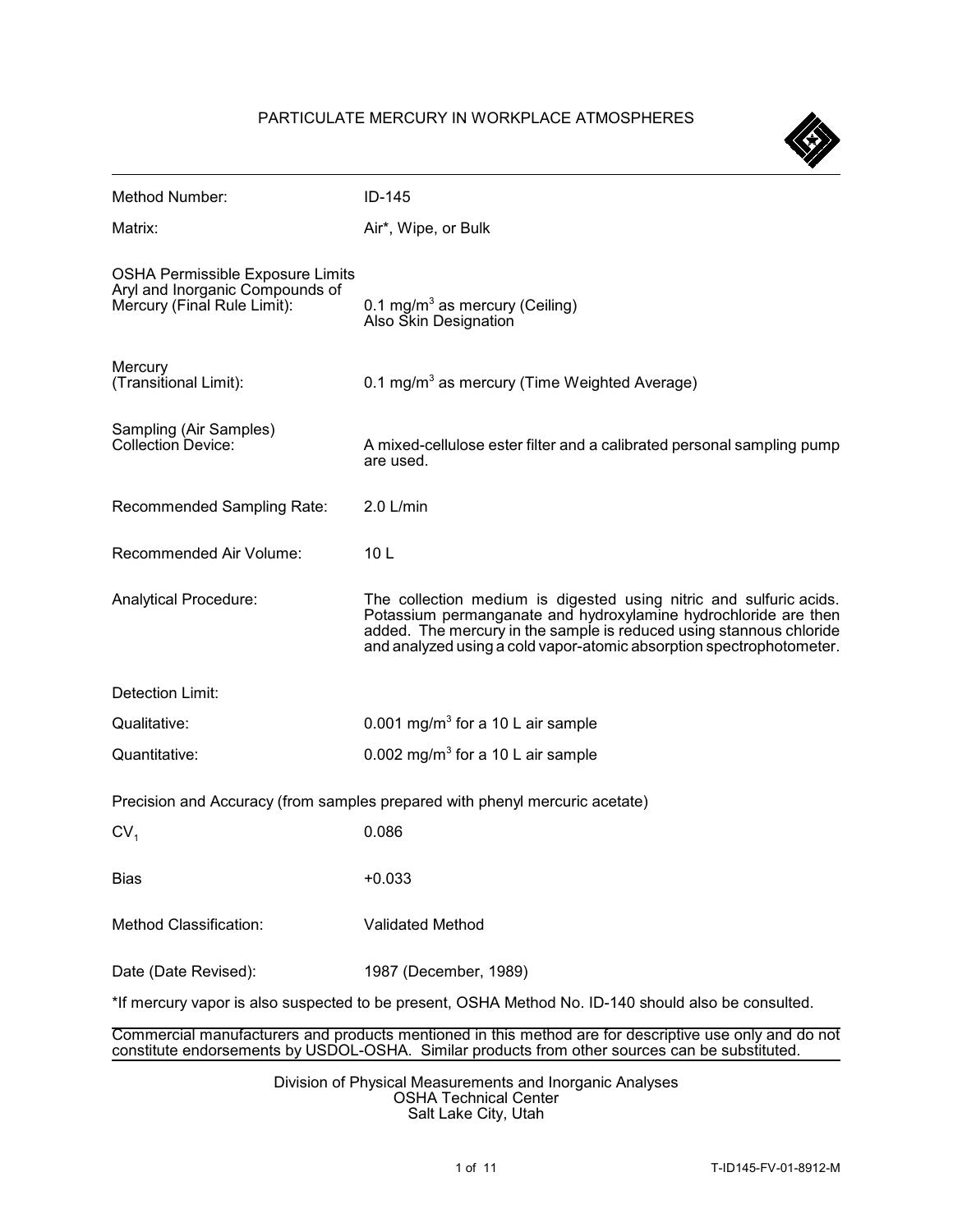1. Introduction

 This method describes the collection of airborne particulate mercury on 0.8-µm mixed-cellulose ester membrane (MCE) filters and the subsequent analysis using a cold vapor-atomic absorption spectrophotometer (CV-AAS). Wipe and bulk samples can also be collected and analyzed for mercury content using this method.

1.1 History

 This method is an adaptation of an analytical technique proposed by Hatch and Ott (8.1). Particulate the OSHA Salt Lake Technical Center (OSHA-SLTC) using CV-AAS. Elemental mercury vapor is mercury contained in air samples, as well as wipe and bulk samples have always been analyzed at sampled and analyzed using techniques described in Reference 8.2.

1.2 Principle

 collected, respectively, on 0.8-µm MCE and wipe filters. Bulk material is collected bygrab sampling. Air filter, wipe, and bulk samples are initially dissolved using concentrated nitric and sulfuric acids. hydrochloride solution is then added to reduce the excess potassium permanganate. Finally, stannous chloride is added to an aliquot of the sample to reduce the mercury to the vapor state. This vapor is then driven into an absorption cell of a flameless atomic absorption spectrophotometer Airborne and non-airborne particulate mercury compounds and mercury-containing dust are A potassium permanganate solution is added to help dissolve the sample matrix. A hydroxylamine for analysis.

- 1.3 Advantages and Disadvantages
	- 1.3.1 The air sampling device is small and portable.
	- 1.3.2 This method has adequate sensitivity for measuring workplace exposure to mercurycontaining dust and particulate mercury compounds.
	- 1.3.3 Sample preparation for analysis involves simple procedures.
	- 1.3.4 Particulate organo-mercury compounds may also be collected using 0.8 µm MCE filters.
	- 1.3.5 Elemental mercury vapor cannot be collected on the 0.8 µm MCE filters. If elemental mercury vapor is suspected to be present, a sample using Hydrar or hopcalite solid sorbent as the collection medium should be separately taken (8.2).
- 1.4 Workplace Exposure

Occupations with potential exposure to mercury and its compounds are listed (8.3):

| amalgam makers                | fur processors               |
|-------------------------------|------------------------------|
| bactericide makers            | gold extractors              |
| barometer makers              | histology technicians        |
| battery makers, mercury       | ink makers                   |
| boiler makers                 | insecticide makers           |
| bronzers                      | investment casting workers   |
| calibration instrument makers | iewelers                     |
| cap loaders, percussion       | laboratory workers, chemical |
| carbon brush makers           | lampmakers, fluorescent      |
| caustic soda makers           | manometer makers             |
| ceramic workers               | mercury workers              |
| chlorine makers               | miners, mercury              |
| dental amalgam makers         | neon light makers            |
| dentists                      | paint makers                 |
| direct current meter workers  | paper makers                 |
| disinfectant makers           | percussion cap makers        |
| disinfectors                  | pesticide workers            |
| drug makers                   | photographers                |
| dye makers                    | pressure gage makers         |
| electric apparatus makers     | refiners, mercury            |
| electroplaters                | seed handlers                |
| embalmers                     | silver extractors            |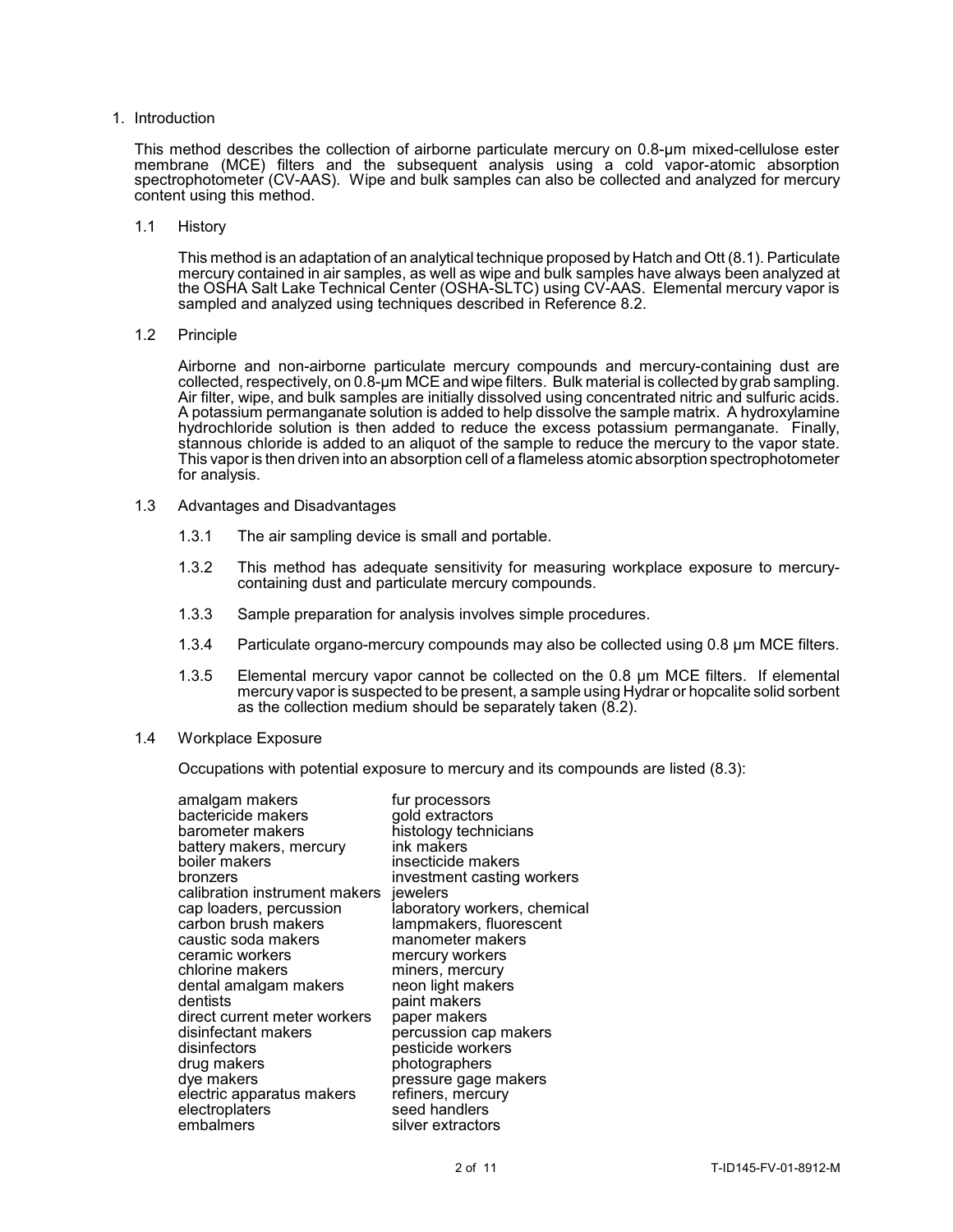farmers tannery workers<br>fingerprint detectors taxidermists fingerprint detectors taxidermists<br>fireworks makers textile printers fireworks makers<br>fungicide makers

explosive makers switch makers, mercury fungicide makers thermometer makers<br>fur preservers wood preservative may wood preservative makers

1.5 Toxic Effects

 Note: Information listed within this section is a synopsis of current knowledge of the physiological effects of mercury and is not intended to be used as a basis for OSHA policy.

 Exposure to elemental mercury vapor can occur via the respiratory tract and skin. Possible diarrhea, kidney damage, and death. These symptoms usually present themselves within 10 days symptoms from an acute exposure include severe nausea, vomiting, abdominal pain, bloody of exposure. Potential symptoms from a chronic exposure include inflammation of the mouth and gums, excessive salivation, loosening of the teeth, kidney damage, muscle tremors, jerky gait, spasms of the extremities, personality changes, depression, irritability, and nervousness (8.3, 8.4).

1.6 Properties (8.3-8.5)

 Elemental mercury (CAS No. 7439-97-6) is a silver-white, heavy, mobile, liquid metal at room temperature. Some physical properties and data for mercury are:

| Atomic Number         | 80                       |
|-----------------------|--------------------------|
| Atomic Symbol         | Нg                       |
| Atomic Weight         | 200.61                   |
| <b>Freezing Point</b> | -38.87 $\degree$ C       |
| <b>Boiling Point</b>  | 356.90 $^{\circ}$ C      |
| Density               | 13.546 g/mL (20 °C)      |
| Synonyms              | Quicksilver, Hydrargyrum |

 Many different inorganic and aryl compounds of mercury exist. One of the more common aryl compounds is phenyl mercuric acetate  $(C_6H_5H_9OCOCH_3)$  which is used as a fungicide:

| CAS no.       | 62-38-4                                                                         |
|---------------|---------------------------------------------------------------------------------|
| Atomic Weight | 336.75                                                                          |
| Melting Point | 149 $^{\circ}$ C                                                                |
| Volatilitv    | slightly volatile at room temp.                                                 |
| Solubility    | soluble in alcohol, benzene, and glacial acetic acid, slightly soluble in water |

## 2. Range

2.1 Detection Limits

The qualitative and quantitative detection limits for the analytical procedure are 0.01 µg and 0.02 µg mercury, respectively (8.6).

2.2 Working Range

The range of the analytical procedure has been determined to be 0.1 to 2 ug mercury. Using the analytical conditions specified, a nonlinear response was noted above 2 µg.

## 3. Method Performance

- 3.1 The average recovery of 88 quality control samples containing mercury spiked on MCE filters in the coefficient of variation  $(CV_1)$  of 0.149 (8.7). The variability and slight decrease in recovery for these These samples had been spiked with dilute nitric acid solutions containing mercury and some approximate range of 1 to 2 times the OSHA PEL (assuming a 20-L air volume) was 90.8% with a samples, which were prepared from 1984 to 1986, was attributed to instability during storage. samples were analyzed months after preparation.
- 3.2 An additional test to determine method performance was conducted using spikes of phenyl mercuric 200 µg total mercury. The recovery for 18 of the samples was 103.3% and a coefficient of variation of 0.086. The remaining six samples were subjected to a retention efficiency test where air was acetate (PMA) on 24 MCE filters (8.8). The filters were spiked with PMA solutions containing 50 to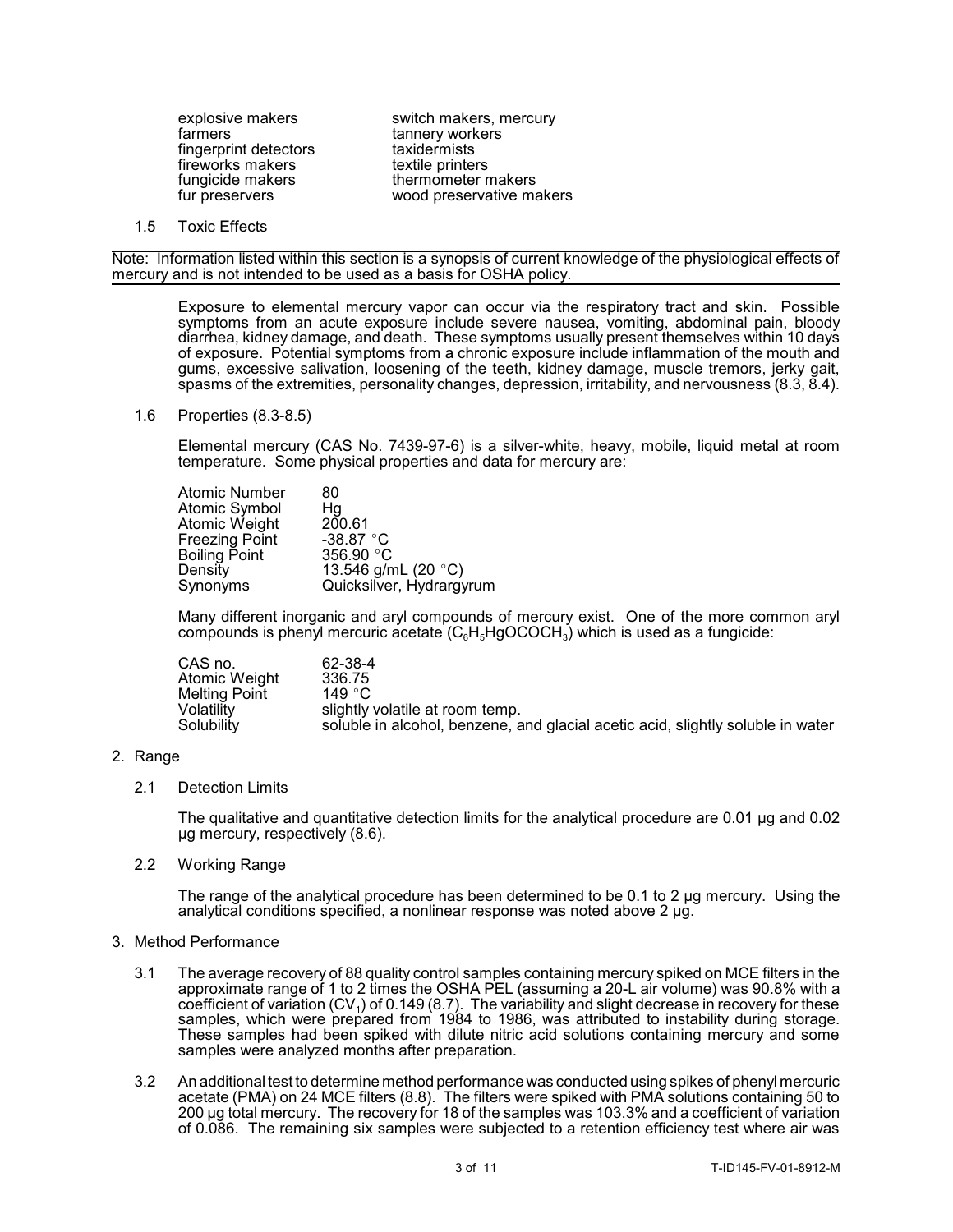drawn through the spiked filters for 3 h. The filters were then analyzed. Results indicated the filters sufficiently retained the PMA.

4. Interferences

 Organic-free deionized water should be used during sample and standard preparation. Any compound with the same absorbance wavelength as mercury (253.7 nm) can be a positive interference. Some j during sample preparation. These compounds are not expected to be retained on an MCE filter during volatile organic compounds (i.e., benzene, toluene, acetone, carbon tetrachloride) absorb at this wavelength and are considered analytical interferences. Theyoccur as contaminants in the reagents used sample collection. Analytical interferences are rendered insignificant by using organic-free deionized water and at least reagent grade chemicals or by blank subtraction.

 Increasing the concentration of nitric acid in the samples or standards appears to produce an elevated background signal. The nitric acid concentration in the samples and standards should not be greater than 10%.

5. Sampling - Particulate Mercury

For the sampling and analysis of mercury vapor, consult Reference 8.2.

- 5.1 Equipment Air Filters
	- 5.1.1 Filters: Mixed-cellulose ester (MCE) filters (0-8-µm pore size), cellulose backup pads, and cassettes, 37-mm diameter (part no. MAWP 037 AO, Millipore Corp., Bedford, MA).
	- 5.1.2 Gel bands (Omega Specialty Instrument Co., Chelmsford, MA) for sealing cassettes.
	- 5.1.3 Sampling pumps capable of sampling at 2 liters per minute (L/min).
	- 5.1.4 Assorted flexible tubing.
	- 5.1.5 Stopwatch and bubble tube or meter for pump calibration.
- 5.2 Equipment Wipe Samples

Smear tabs (part no. 225-24, SKC Inc., Eighty Four, PA), or wipe filters (Whatman no. 41 or no. 42 filters, Whatman LabSales Inc., Hillsboro, OR).

5.3 Equipment - Bulk Samples

 with polypropylene or Teflon cap liners. If possible, submit bulk or wipe samples in these vials. Tin or other metal cap liners should not be used since amalgamation can occur between the metal and Scintillation vials, 20-mL (part no. 74515 or 58515, Kimble, Div. of Owens-Illinois Inc., Toledo, OH) mercury.

- 5.4 Sampling Procedure Air Samples
	- 5.4.1 Place a MCE filter and a cellulose backup pad in each two-or three-piece cassette. Seal each cassette with a gel band.
	- 5.4.2 Calibrate each personal sampling pump with a prepared cassette in-line to approximately 2 L/min.
	- 5.4.3 Attach prepared cassettes to calibrated sampling pumps (the backup pad should face the pump) and place in appropriate positions on the employee or workplace area.
	- 5.4.4 Collect the samples for at least 5 min.
	- 5.4.5 Place plastic end caps on each cassette after sampling. Attach an OSHA-21 seal around each cassette in such a way as to secure the end caps.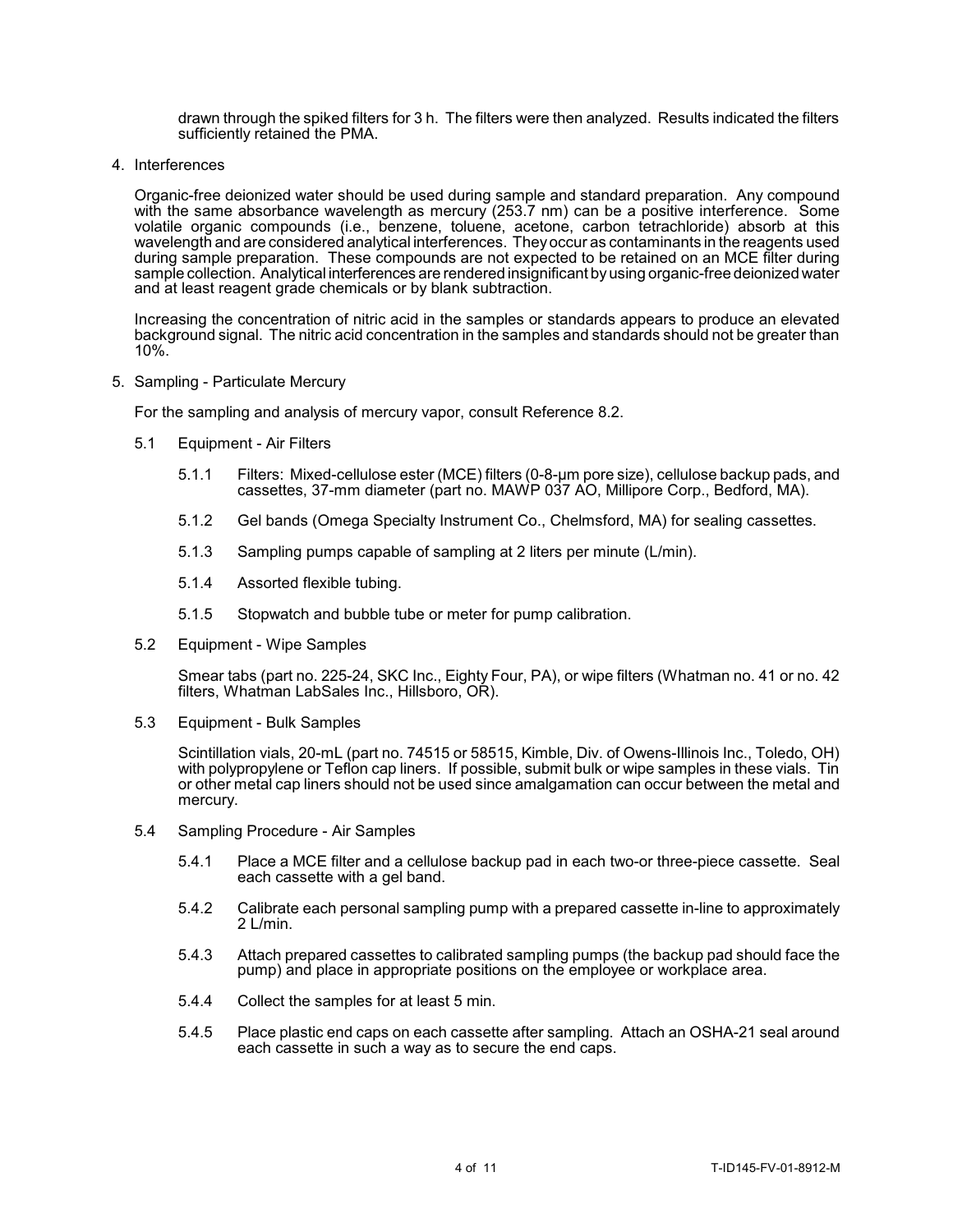5.5 Sampling Procedure - Wipe Samples

A skin designation has been assigned to these mercury-containing compounds.

- 5.5.1 Wear clean, impervious, disposable gloves when taking each wipe sample.
- 5.5.2 Moisten the wipe filters with deionized water prior to use.
- 5.5.3 If possible, wipe a surface area covering 100  $\text{cm}^2$ .
- 5.5.4 Fold the wipe sample with the exposed side in.
- 5.5.5 Transfer the wipe sample into a 20-mL scintillation vial and seal with vinyl or electrical tape. Securely wrap an OSHA-21 seal length-wise from vial top to bottom.
- 5.6 Sampling Procedure Bulk Samples

In order of laboratory preference, bulk samples may be one of the following:

- 
- 1) a high-volume filter sample,<br>
2) a representative settled dus<br>
3) a sample of the bulk materia a representative settled dust (rafter) sample,
- a sample of the bulk material in the workplace.
- 5.6.1 Transfer the bulk material into a 20-mL scintillation vial and seal with vinyl or electrical tape. Securely wrap an OSHA-21 seal length-wise from vial top to bottom.
- 5.6.2 The type of bulk sample should be stated on the OSHA 91 and cross-referenced to the appropriate air sample(s).
- 5.7 Shipment
	- 5.7.1 Submit at least one blank sample with each set of air or wipe samples. Blank filter samples should be handled in the same manner as other samples, except that an air or wipe sample is not taken.
	- 5.7.2 Send the samples to the laboratory as soon as possible with the OSHA 91A paperwork requesting particulate mercury analysis.
	- 5.7.3 Bulk samples should be shipped separately from air samples. They should be accompanied by Material Safety Data Sheets if available. Check current shipping restrictions and ship to the laboratory by the appropriate method.

## 6. Analysis

- 6.1 Safety Precautions
	- 6.1.1 Wear safety glasses, labcoat, and gloves at all times.
	- 6.1.2 Handle acid solutions with care. Avoid direct contact of acids with work area surfaces, eyes, skin, and clothes. Flush acid solutions which contact the skin or eyes with copious amounts of cold water.
	- 6.1.3 Prepare solutions containing hydrochloric acid in an exhaust hood and store in narrowmouthed bottles.
	- 6.1.4 Keep B.O.D. bottles containing stannous chloride/hydrochloric acid solutions capped when not in use to prevent inhalation of noxious vapors.
	- 6.1.5 Exercise care when using laboratory glassware. Do not use chipped pipets, volumetric flasks, beakers or any glassware with sharp edges exposed.
	- 6.1.6 Never pipet by mouth.
	- 6.1.7 Always purge the mercury from the CV-AAS into an exhaust vent.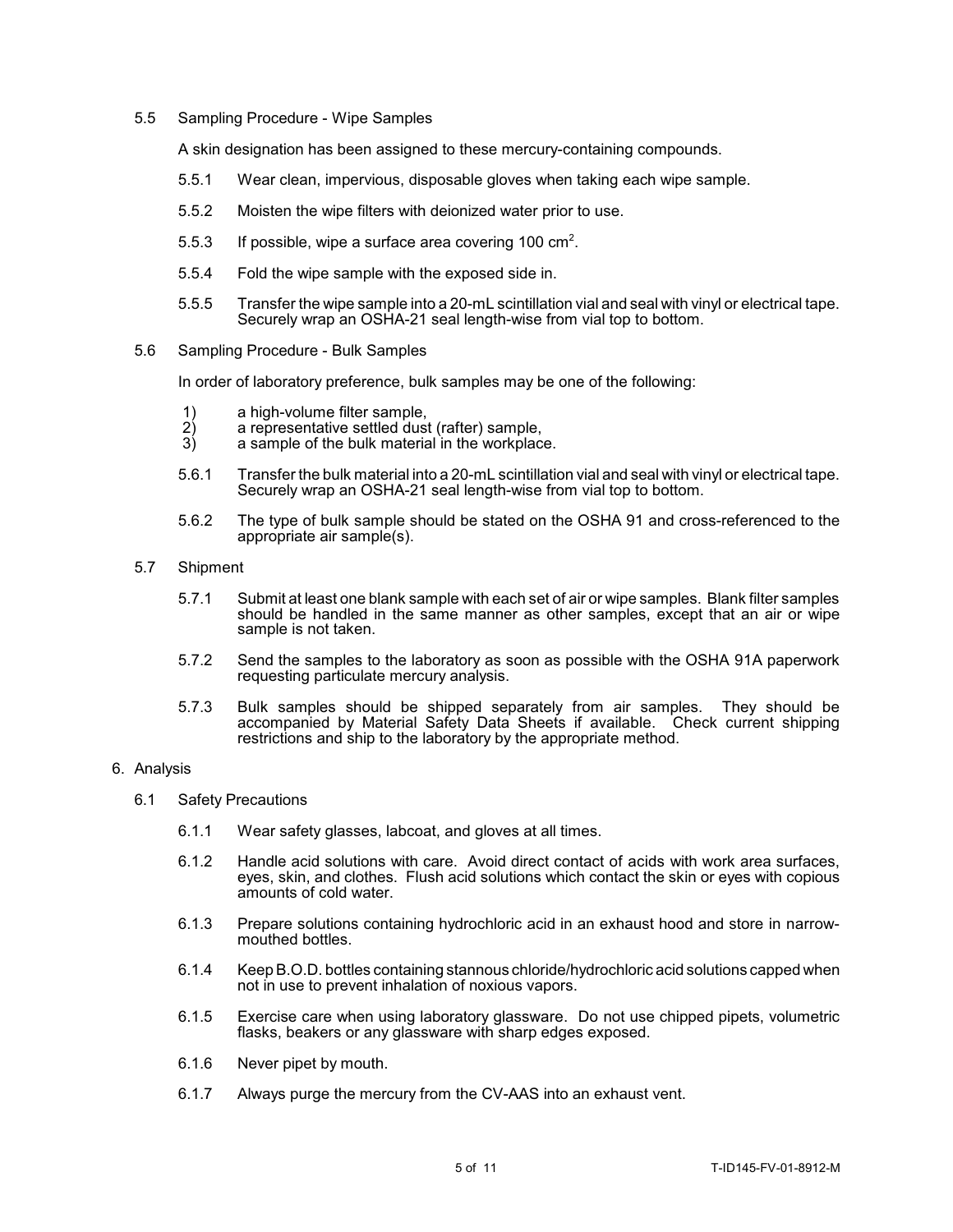- 6.1.8 Occasionally monitor the CV-AAS for mercury vapor leaks using an appropriate directreading instrument.
- 6.2 Equipment Cold Vapor Analysis
	- (Note: Specific equipment is listed for illustration only)
	- 6.2.1 Atomic absorption spectrophotometer (model 503, Perkin-Elmer, Norwalk, CT).
	- 6.2.2 Mercury hollow cathode lamp or electrodeless discharge lamp and power supply.
	- 6.2.3 Biological Oxygen Demand (B.O.D.) bottles, borosilicate glass, 300 mL.
	- 6.2.4 Peristaltic pump, 1.6 to 200 mL range, and controller, 1-100 rpm range (Masterflex model 7553-30 with model 7015 head, Cole-Parmer, Chicago, IL).
	- 6.2.5 Quartz absorption cell, 22 mm (7/8 in.) o.d. × 152 mm (6 in.) long (part no. 303-3101, Perkin-Elmer).
	- 6.2.6 Heating tape.
	- 6.2.7 Variable transformer 50-60 Hz, single phase, 10 A, 120 V input, 0-140 V output, 1.4 kW (Superior Electric, Bristol, CT).
	- 6.2.8 Tygon peristaltic pump tubing (part no. N06409-15, Cole-Parmer), and glass tubing.
	- 6.2.9 Aerator (part no. 0303-3102, Perkin-Elmer).
	- 6.2.10 Chart recorder.
	- 6.2.11 Desiccant (Drierite, W.A. Hammond Drierite Co., Xenia, OH).
	- 6.2.12 Volumetric flasks, volumetric pipets, beakers, and other laboratory glassware.
	- 6.2.13 Automatic pipets, adjustable, 0.1 to 5.0 mL range (models P-1000 and P-5000, Rainin Instruments Co., Woburn, MA).
	- 6.2.14 Exhaust vent.
	- 6.2.15 Automatic pipets, glass or Teflon, unlubricated (cat. no. 050-03-908-1, Brinkmann Dispensette, Brinkmann Instruments, Westbury, NY).
	- 6.2.16 Phillips beakers, 250 mL.
	- 6.2.17 Hot plate (used only for cleaning glassware, not for sample digestions).
	- 6.2.18 Analytical balance (0.01 mg).
- 6.3 Reagents All reagents should be at least reagent grade.

Potassium permanganate (KMnO<sub>4</sub>) Hydroxylamine hydrochloride (NH<sub>2</sub>OH•HC1) Stannous chloride (SnCl<sub>2</sub>)

- 6.3.1 Deionized water (DI  $H<sub>2</sub>O$ ), organic-free.
- 6.3.2 Hydrochloric acid (HCl), concentrated (36.5 to 38%), with a mercury concentration less than 0.005 ppm.
- $DI H<sub>2</sub>O$  and dilute to 1 L. A glass automatic pipet is useful in dispensing this reagent. 6.3.3 Hydroxylamine hydrochloride (NH<sub>2</sub>OH•HCl) solution, 20%: Dissolve 200 g NH<sub>2</sub>OH•HCl in Rinse the automatic pipet dispenser with DI  $H_2O$  after the analysis is completed.
- 6.3.4 Mercury standard stock solution, 1,000 µg/mL: Use a commercially available certified standard or, alternatively, dissolve 1.0798 g of dry mercuric oxide (HgO) in 50 mL of 1:1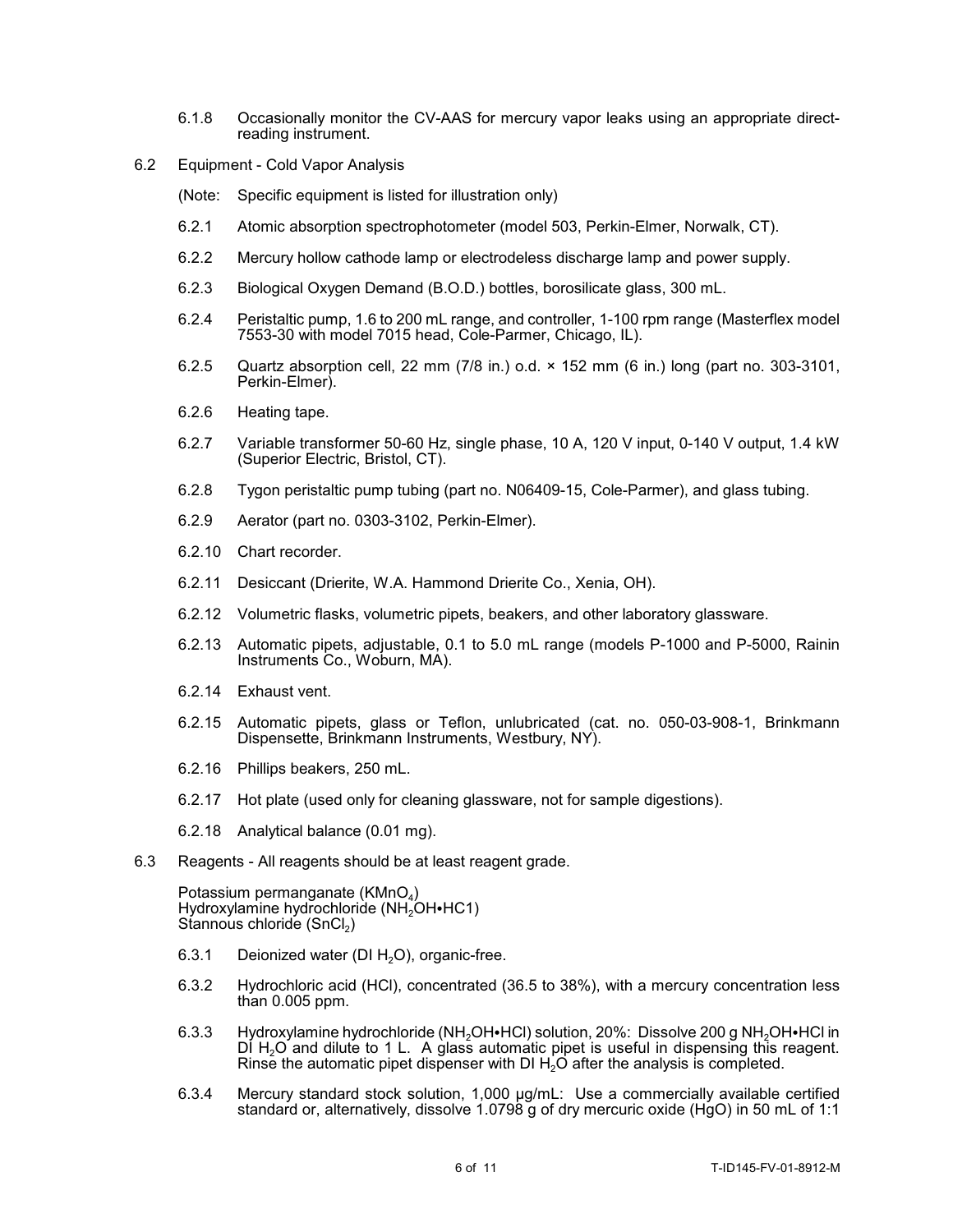hydrochloric acid and then dilute to 1 L with DI  $H_2O$ . Store this reagent in a dark environment, preferably in an amber colored container.

- 6.3.5 Nitric acid (HNO<sub>3</sub>) concentrated (69 to 71%), with a mercury concentration less than 0.005 ppm.
- 6.3.6 Nitric acid, 1:1: Carefully add equal portions of concentrated HNO<sub>3</sub> and DI H<sub>2</sub>O.
- 6.3.7 Nitric acid, 10%: Carefully add 100 mL of concentrated  $HNO<sub>3</sub>$  to 900 mL of DI H<sub>2</sub>O.
- 6.3.8 Potassium permanganate (KMnO<sub>4</sub>) solution, 5%: Dissolve 50 g KMnO<sub>4</sub> in 1 L DI H<sub>2</sub>O. This and clean the automatic pipet dispenser to prevent seizing. Remove any dark deposits concentration is near saturation and the crystals will dissolve slowly. Stirring with a magnetic stirring bar/stirrer is recommended. An unlubricated glass automatic pipet is useful in dispensing the reagent during the analysis. After the analysis is completed, rinse produced by permanganate reduction products with a 20% hydroxylamine hydrochloride solution.
- 6.3.9 Stannous chloride  $(SnCl<sub>2</sub>)$  solution, 10%: Dissolve 20 g SnCl<sub>2</sub> in 100 mL concentrated HCl. Slowly and carefully pour this solution into 100 mL DI  $H_2O$  and then mix well. Transfer and store the final solution in a capped B.O.D. bottle to prevent oxidation. Prepare this solution before each new analysis.
- 6.3.10 Sulfuric acid (H<sub>2</sub>SO<sub>4</sub>), concentrated (95 to 98%), with a mercury concentration less than 0.005 ppm.
- 6.3.11 Sulfuric acid (H<sub>2</sub>SO<sub>4</sub>), 5 M: Cautiously add 278 mL concentrated H<sub>2</sub>SO<sub>4</sub> to approximately 600 mL DI H2O. Allow the solution to cool to room temperature and then dilute slowly to 1 L.
- 6.4 Glassware Preparation
	- 6.4.1 Clean the 250-mL Phillips beakers by refluxing with 1:1 HNO<sub>3</sub> on a hot plate in an exhaust hood. Thoroughly rinse with DI  $H_2O$  and allow to dry.
	- 6.4.2 Clean the B.O.D. bottles and stoppers with 1:1 HNO<sub>3</sub> and thoroughly rinse with DI H<sub>2</sub>O prior to use.
	- 6.4.3 Rinse all other glassware with 10% HNO<sub>3</sub> and then with DI H<sub>2</sub>O prior to use.
- 6.5 Standard Preparation
	- 6.5.1 Prepare a 1 µg/mL mercury standard by making appropriate ten-fold serial dilutions of the 1,000  $\mu$ g/mL mercury standard stock solution with 10% HNO<sub>3</sub>.
	- 6.5.2 Prepare working mercury standards (ranging from 0.1 to 2.0 µg) and reagent blanks immediately prior to use. A few standards at each concentration should be prepared. Add an appropriate aliquot of the 1 µg/mL standard to a clean B.O.D. bottle containing enough  $10\%$  HNO<sub>3</sub> to bring the total volume to 100 mL. A suggested dilution scheme is given.

| Standard<br>$(\mu q)$ | Aliquot<br>$(mL)^*$ | Final<br>Volume (mL) |
|-----------------------|---------------------|----------------------|
| <b>Reagent Blank</b>  |                     | 100                  |
| 0.1                   | 0.1                 | 100                  |
| 0.2                   | 0.2                 | 100                  |
| 0.5                   | 0.5                 | 100                  |
| 1.0                   | 1.0                 | 100                  |
| 1.5                   | 1.5                 | 100                  |
| 2.0                   | 2.0                 | 100                  |
|                       |                     |                      |

\* Aliquot taken from 1 µg/mL standard prepared in Section 6.5.1.

6.6 Sample Preparation

Sample digestion is performed at room temperature under oxidizing conditions to avoid loss of mercury.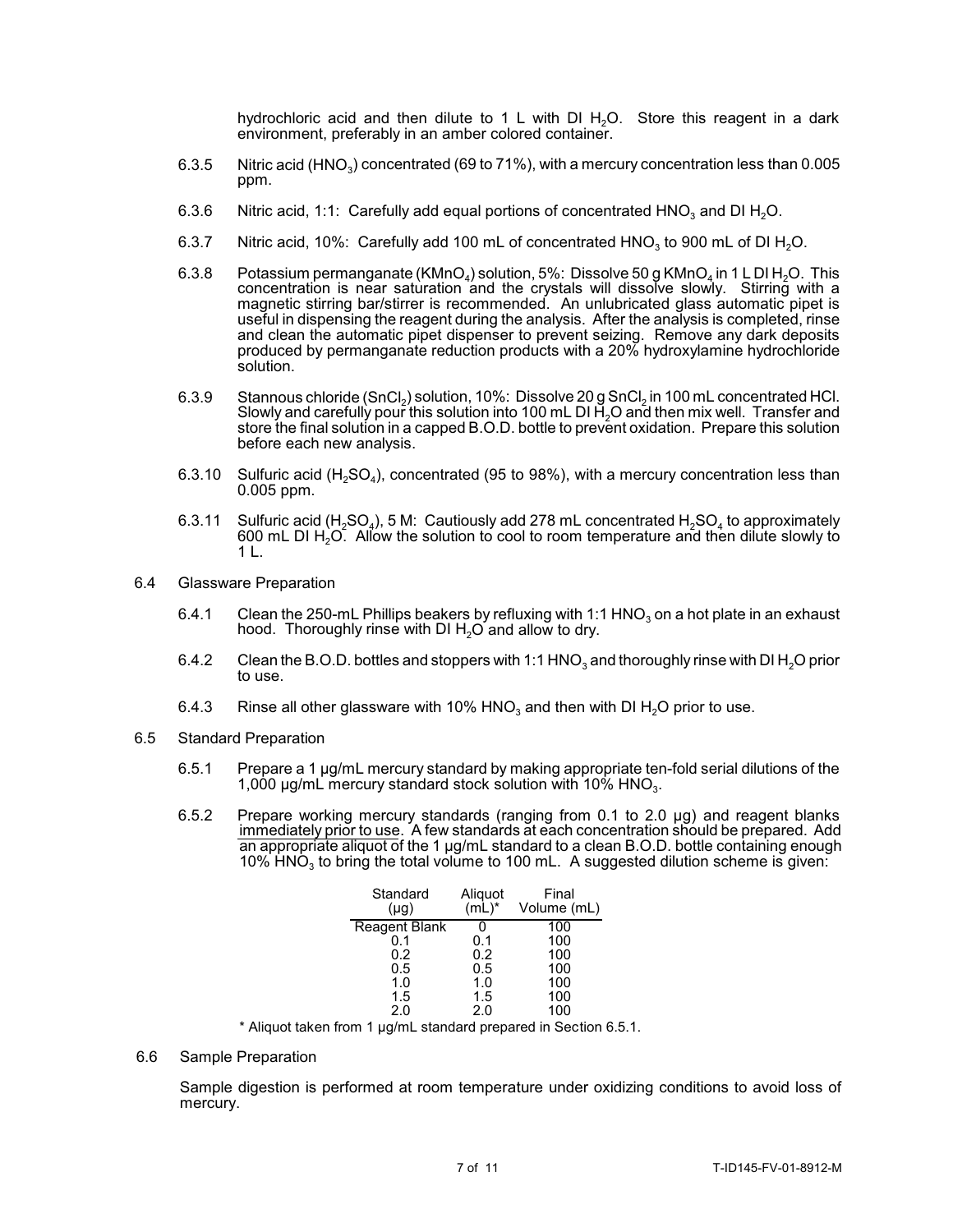- 6.6.1 Perform the transfer and digestion of samples in an exhaust hood. Transfer air and wipe samples, and previously weighed aliquots of bulk samples to separate labeled 250 mL Phillips beakers.
- 6.6.2 Add 5 mL conc.  $HNO<sub>3</sub>$  (per 100 mL final volume) to each Phillips beaker and allow to stand for a few min. Subsequently add 15 mL of 5 M  $H_2SO_4$  (per 100 mL final volume) followed by the appropriate amount of 5%  $K M nO<sub>4</sub>$  to each sample to completely oxidize any additional organic material:

| Bulk samples | 40 mL of 5% $KMnO4$ (per 100 mL final volume)                                       |
|--------------|-------------------------------------------------------------------------------------|
|              | Large (> 4 cm diameter) wipe samples 40 mL of 5% $KMnO4$ (per 100 mL final volume)  |
|              | Air, small wipe, and smear tab samples 20 mL of 5% $KMnO4$ (per 50 mL final volume) |

 Swirl the samples frequently to break up the collection media and allow the samples to digest at least 1 h at room temperature.

6.6.3 Add the appropriate amount of 20% NH<sub>2</sub>OH HCl to each Phillips beaker:

| <b>Bulk samples</b>                             | 10 mL (per 100 mL final volume) |
|-------------------------------------------------|---------------------------------|
| Large $($ > $\dot{4}$ cm diameter) wipe samples | 10 mL (per 100 mL final volume) |
| Air, small wipe, and smear tab samples          | 5 mL (per 50 mL final volume)   |

The solution and suspended matter in each Phillips beaker should lose the dark-brown or purple color resulting from the  $KMD<sub>4</sub>$  treatment and become clear. If it does not, add  $NH<sub>2</sub>OH<sup>+</sup>HCI$  crystals directly to the beaker until clear.

- volumetric flask and dilute to volume. This is a good place to stop if the analysis cannot 6.6.4 Quantitatively transfer the sample solution from each Phillips beaker to an appropriate size be completed the same day.
- 6.7 Analysis Instrument Parameters
	- 6.7.1 Set up the CV-AAS as illustrated in Figure 1.
	- 6.7.2 Wrap the heating tape around the quartz cell and then turn on the variable transformer. The heat setting on the tape should be sufficient to prevent water vapor condensation in the absorption cell.
	- 6.7.3 Place the aerator in a B.O.D. bottle which contains approximately ½ to 1 inch of desiccant. Operate the peristaltic pump for approximately 30 min at full speed to remove any water vapor from the system.
	- 6.7.4 Operate the hollowcathode or electrodeless discharge mercurylamp at the manufacturer's recommended current or power rating.
	- 6.7.5 Use the following settings (Note: The mentioned instrument settings are for specific models used at the OSHA-SLTC. If instrumentation other than what is specified in Section 6.2 is used, please consult the instrument manufacturer's recommendations.):

Atomic Absorption Spectrophotometer: Slit 0.7 nm Signal Repeat Mode<br>
Function ABS Function ABS<br>Mode ABS Mode ABS<br>Range UV Range UV<br>Wavelength 253.7 nm Wavelength 253.<br>Filter Out Filter Out<br>EM Chopper Off EM Chopper<br>Phase Normal

Strip Chart Recorder:<br>Chart Speed 5 mm/min Chart Speed 5 mm/i<br>Chart Range 10 mV Chart Range

6.7.6 Optimize the ENERGY meter reading at 253.7 nm.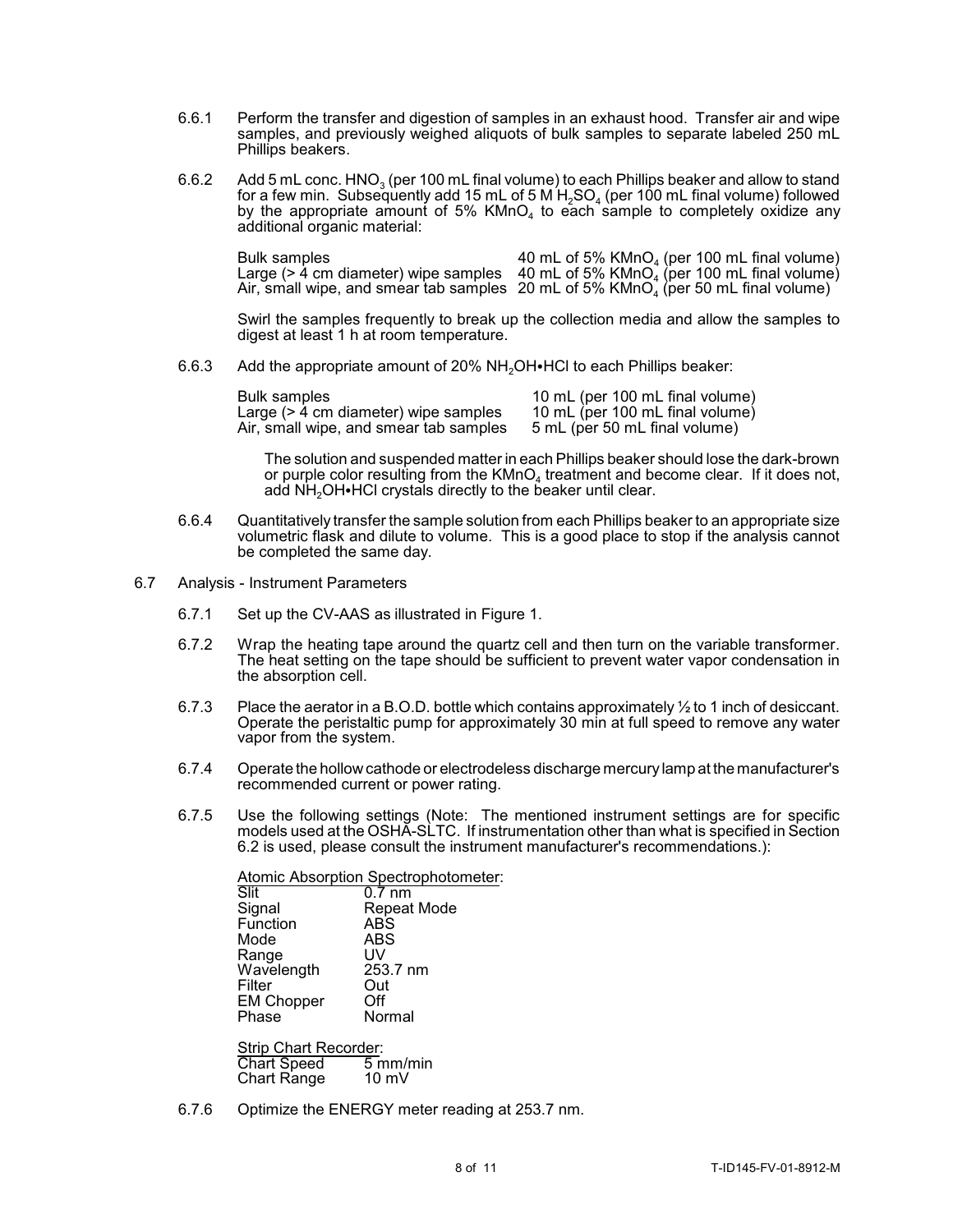- 6.7.7 Align the beam of the mercury lamp so it passes directly through the center of the quartz cell windows. This can be accomplished by adjusting the burner height, depth, and angle knobs to give a minimum ABSORBANCE reading.
- 6.7.8 Operate the peristaltic pump at full speed. Rinse the aerator with DI H<sub>2</sub>O and insert it into a holder in the exhaust vent.
- 6.7.9 Perform the following steps to obtain a baseline signal near an absorbance of zero:
	-
	- 1) start the chart recorder,<br>2) set the spectrophotome  $2)$  set the spectrophotometer absorbance reading to zero,  $3)$  wait until the baseline stops drifting.
	- $3)$  wait until the baseline stops drifting,<br> $4)$  set the reading to zero again
	- set the reading to zero again.
- 6.8 Analytical Procedure
	- recommended to use 10 mL of each wipe and bulk and 25 to 50 mL of each air filter volume taken. A general rule is to take an aliquot which will allow a detection limit of at least 0.1 times the PEL) of the sample solution to a clean B.O.D. bottle containing enough 6.8.1 Samples: Immediately before analyzing, transfer an appropriate aliquot (It is sample. Aliquot amounts from air filter sample solutions can be determined from the air 10% HNO<sub>3</sub> solution to bring the total volume to 100 mL. The transfer must be done with a volumetric pipet.
	- 6.8.2 Standards: Immediately before analyzing, prepare standards according to instructions listed in Section 6.5.2.
	- 6.8.3 Deliver 5 mL of the 10% SnCl<sub>2</sub> solution with an automatic pipet to a B.O.D. bottle containing a standard, reagent blank, or sample to be analyzed. Immediately place the aerator into the solution with the peristaltic pump operating at full speed.
	- 6.8.4 Record the maximum absorbance reading and label the signal produced on the strip chart.
	- 6.8.5 Stop the pump, remove the B.O.D. bottle from the CV-AAS and stopper it. Rinse the aerator with DI H<sub>2</sub>O and insert it into a holder in the exhaust vent. Turn the pump on at full speed until the CV-AAS system is purged of mercury and the baseline returns to zero.
	- 6.8.6 If the absorbance reading of a sample is greater than the highest standard at any time during analysis, <u>immediately</u> remove the B.O.D. bottle from the CV-AAS. Purge the system concentration sample and re-analyze. Make any necessary sample dilutions with 10% following the procedure listed in Section 6.8.5. Take a smaller aliquot or dilute the high  $HNO<sub>3</sub>$  and use the appropriate dilution factor when calculating results.
	- 6.8.7 Repeat Sections 6.8.3 through 6.8.5 for each prepared standard, reagent blank, or sample.
- 6.9 Analytical Recommendations
	- times each to check for contamination, reproducibility, and sensitivity before starting the sample analysis. A 2.0-µg mercury standard should give a three-quarter to full-scale the equipment and conditions specified. The lowest and highest standard should provide 6.9.1 It is recommended to analyze the reagent blank, lowest, and highest standard two or three deflection on the chart recorder and an absorbance unit reading of about 0.850 when using a linear response and the lowest standard should be at least two to three times the blank signal.
	- 6.9.2 It is also recommended to analyze an entire series of standards (including the reagent blank) at the beginning and end of the sample analysis to ensure standard readings are reproducible. As a general guideline, standard readings should be within ±10% throughout the analysis.
	- 6.9.3 A standard near the concentration range of the samples should be analyzed after every four to five samples.
	- 6.9.4 Quality control (QC) samples should be prepared and analyzed using the same matrix and analytical conditions as the samples. If possible, the QC samples should be generated from an independent source.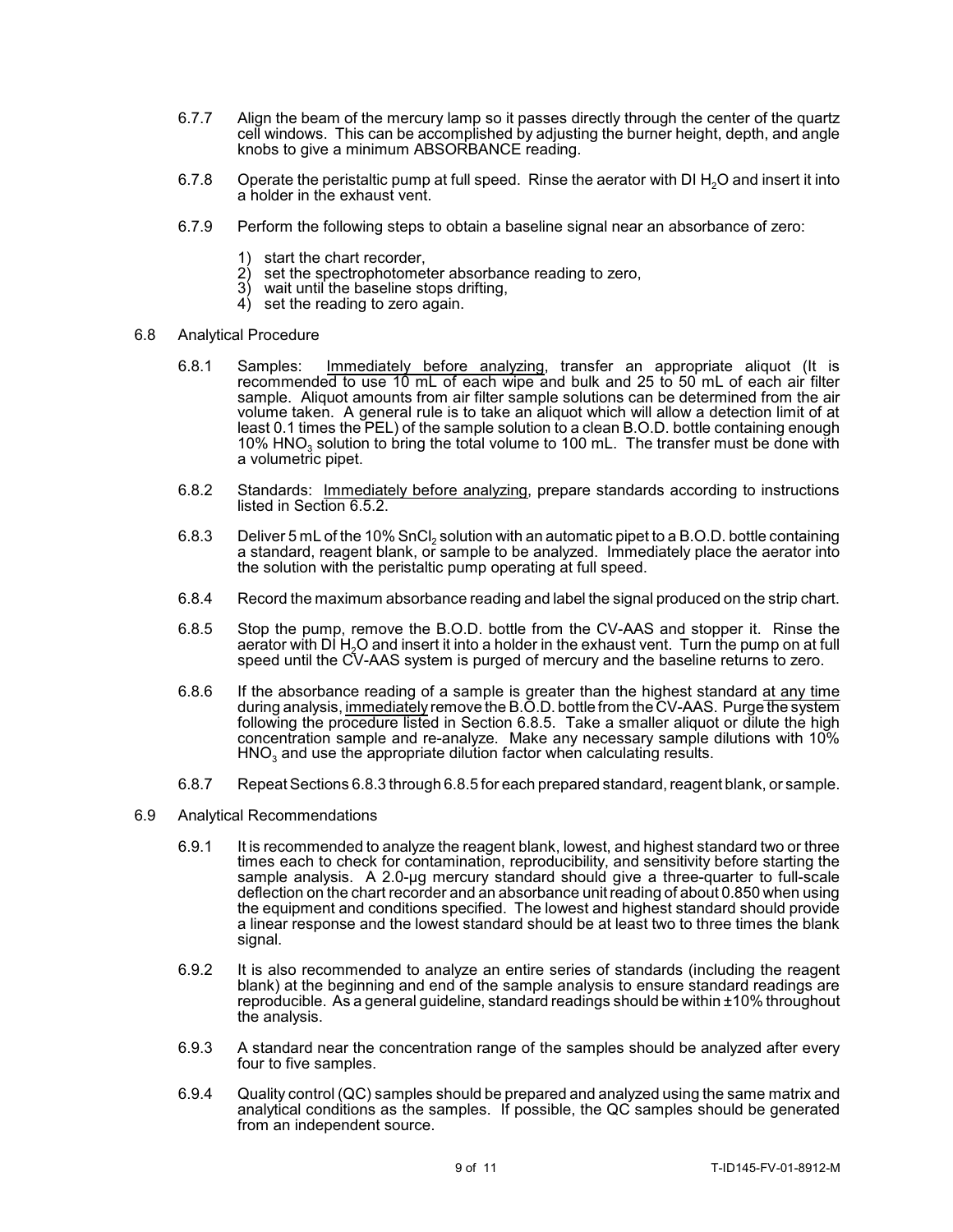- 6.9.5 Approximately 10% of the samples should be reanalyzed.
- 7. Calculations
	- 7.1 Use a least squares regression program to plot a concentration-response curve of peak absorbance versus the amount (µg) of mercury in each standard.
	- 7.2 Determine the amount (µg) of mercury, A, corresponding to the peak absorbance in each analyzed sample aliquot from this curve.
	- 7.3 Calculate the total amount  $(\mu g)$  of mercury, W, in each sample:

$$
W = \frac{A \times sample \text{ vol, mL} \times DF}{aligned}
$$

Where:

 $DF = Dilution Factor (if none, DF = 1)$ 

7.4 Calculate the total concentration of mercury in each sample using the appropriate equation:

$$
Mercury mg/m^3 = \frac{W - Wb}{Air vol, L}
$$
 (Air Samples)

Total Mercury = 
$$
W - Wb
$$
 (Wipe Samples)

$$
Mercury % (w/w) = \frac{W \times 100\%}{Sample wt, mg \times 1000 mg/mg}
$$

Where:<br>Wb  $=$  total ug of mercury in the blank sample. Sample wt = aliquot of bulk taken in Section  $6.6.1$ 

- 7.5 Reporting Results
	- 7.5.1 Air sample results are reported as mg/m<sup>3</sup> mercury.
	- 7.5.2 Wipe sample concentrations are reported as total micrograms or milligrams mercury.
	- 7.5.3 Bulk sample results are reported as approximate percent by weight mercury. Due to differences in sample matrices between bulks and standards, bulk results are approximate.
- 8. References
	- 8.1 Hatch, W.R. and W.L. Ott: Determination of Submicrogram Quantities of Mercury by Atomic Absorption Spectrophotometry. Anal. Chem., 1968, 40, 2085-87.
	- 8.2 Occupational Safety and Health Administration Technical Center: Mercury Vapor in Workplace Atmospheres (OSHA-SLTC Method No. ID-140). Salt Lake City, UT. Revised 1991.
	- $\frac{1}{2}$ 8.3 National Institute for Occupational Safety and Health: Criteria for a Recommended Standard --Occupational Exposure to Inorganic Mercury (DHEW/NIOSH Pub. No. HSM-73-11024). Cincinnati, OH: National Institute for Occupational Safety and Health, 1973.
	- 8.4 Windholz, M., ed.: The Merck Index. 10th ed. Rahway, NJ: Merck & Co. Inc., 1983.
	- 8.5 Sax, N.I. and R.J. Lewis Sr., ed.: Hawley's Condensed Chemical Dictionary, 11th ed.; New York: Van Nostrand Reinhold Co., 1987.
	- 8.6 Occupational Safety and Health Administration Analytical Laboratory: Detection Limit Study for Mercury Cold Vapor Analysis by C. Merrell. Salt Lake City, UT. 1987 (unpublished).